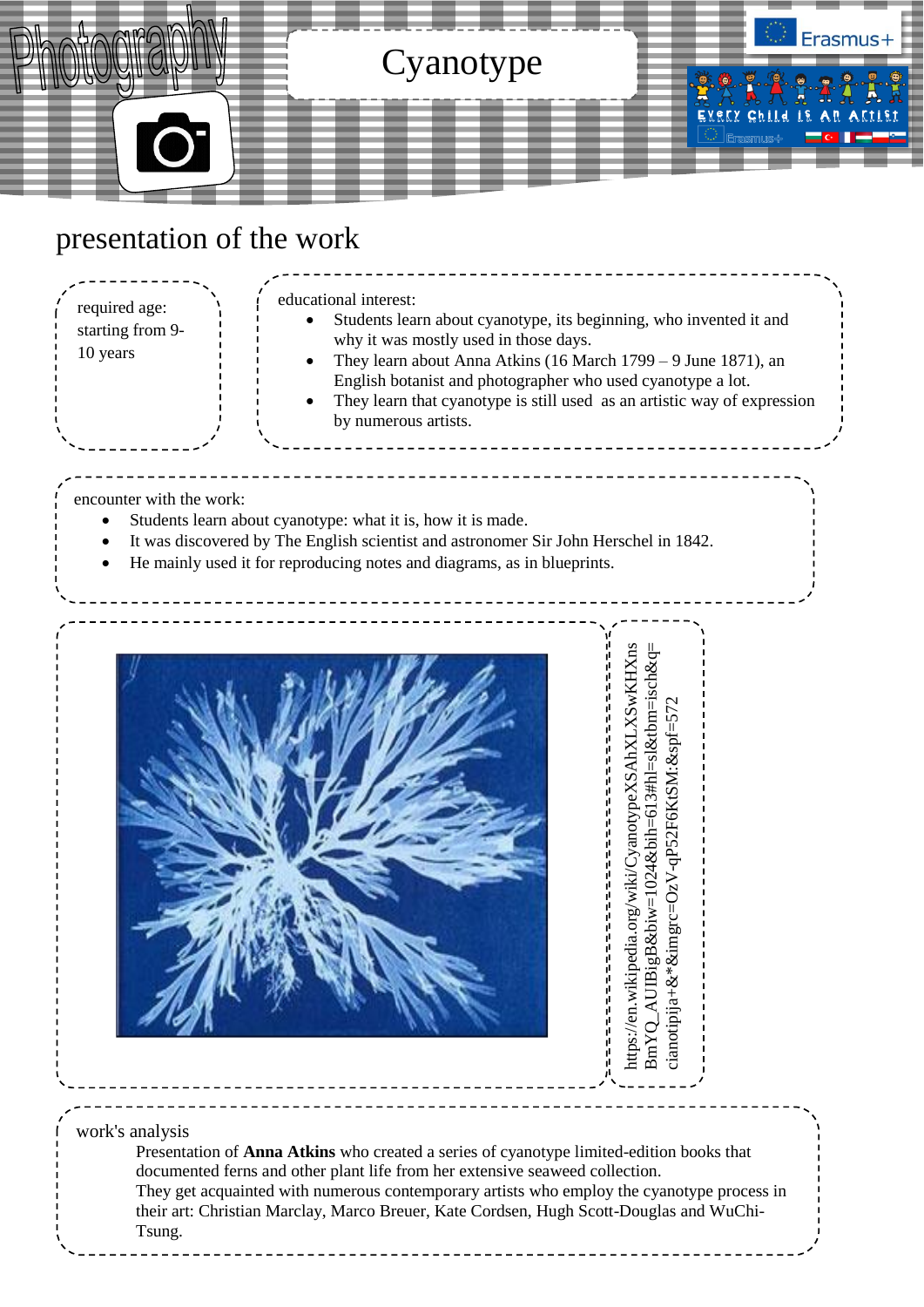## Creative process

pedagogical organization

- $\&$  Students learn about cyanotype, its beginning, who invented it and why it was mostly used in those days.
- $\&$  They see a picture of an architectural drawing blueprint, to imagine how the first cyanotype looked like.
- $\%$  They learn about Anna Atkins (16 March 1799 9 June 1871), an English botanist and photographer who used cyanotype a lot and see some of her work.
- $\Diamond$  They get acquainted with numerous contemporary artists who employ the cyanotype process in their art: Christian Marclay,Marco Breuer, Kate Cordsen, Hugh Scott-Douglas and WuChi-Tsung and see some of their work.
- $\&$  They learn how to make their own cynotype using treated paper (by two chemicals: ammonium iron citrate and potassium ferricyanide),
- $\&$  They design their own Christmas cards by making an image using natural materials (branches, fern, leaves, grass…).
- $\&$  They make the image on the treated paper and expose it to the strong light for couple of minutes
- $\&$  They put the paper into the water for the image to become clearly seen and then dry the paper.
- $\uparrow$  They make a Christmas card.

### Duration

ï

- $\&$  Observation, conversation, presentation of artistic problem 20 min
- $\%$  Making the work of art 60 min
- $\&$  Analysis of works of art 10 min
- $\%$  Placement of the exhibition of the works 15 min

#### learning objectives

- $\&$  Students learn about cyanotype, its beginning, who invented it and why it was mostly used in those days.
- $\%$  They learn about Anna Atkins (16 March 1799 9 June 1871), an English botanist and photographer who used cyanotype a lot.
- $\&$  They learn that cyanotype is still used as an artistic way of expression by numerous artists.
- $\&$  They learn how to make their own cyanotype.
- $\&$  They create an image by using natural materials.
- $\&$  They make their own cyanotype pictures.
- $\&$  They use these pictures to make a Christmas card.
- $\%$  They know how to use the material and develop their motor skills.
- $\%$  They learn about composition.

implemented resources / materials (per student)

- $\Box$  clear acrylic sheet (can be shared)
- $\Box$  cardboard surfaces
- $\Box$  a small piece of treated paper for cyanotype (10 x 8 cm)
- $\Box$  natural materials (branches, leaves, grass, fern…)
- $\Box$  scissors, glue
- $\Box$  three containers of water per class
- $\Box$  OHP projector (better two) in case there is no sun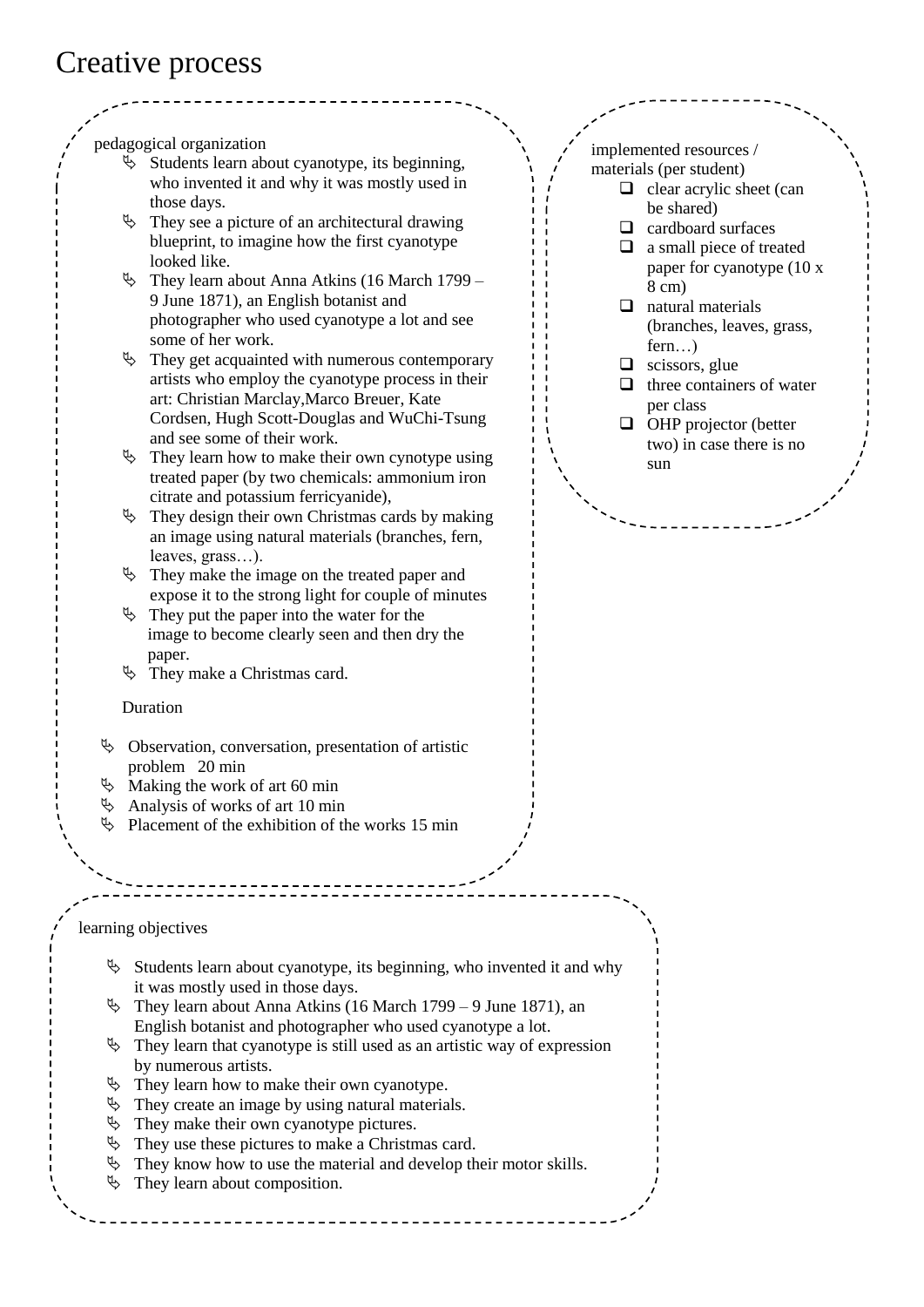#### **progress**

- students tasks
- $\rightarrow$  Students by PPT learn about cyanotype, its beginning, who invented it and why it was mostly used in those days.
- $\rightarrow$  They learn about Anna Atkins (16 March 1799 9 June 1871), an English botanist and photographer who used cyanotype.
- $\rightarrow$  They learn that cyanotype is still used as an artistic way of expression by numerous artists and see their work.
- $\rightarrow$  They make their own cyanotype pictures by using natural materials.
- $\rightarrow$  They use the material and develop their motor skills.
- $\rightarrow$  They think about choosing proper materials.
- $\rightarrow$  They think about balanced compositions.
- $\rightarrow$  They use these pictures to make unique Christmas cards.
- instructions
- $\rightarrow$  Select natural materials you will use.
- $\rightarrow$  First try to make a motif for a Christmas card on your desk.
- $\rightarrow$  Put the sun print paper on the piece of cardboard.
- $\rightarrow$  Choose a motif and put it on the blue side of the sun print paper.
- $\rightarrow$  Cover the motif with the clear acrylic sheet.
- $\rightarrow$  Put everything on the OHP projector with the acrylic sheet down (the blue side of the sun print paper down).
- $\rightarrow$  Expose it to the strong light for about 10 min (if it is sun light 1-5 min).
- $\rightarrow$  Ouickly rinse the sun print with water for about 1 min.
- $\rightarrow$  Put it on a flat surface (on a newspaper) and dry flat.
- $\rightarrow$  When dry, glue your sun print motifs on a card.

#### teacher's role

- $\rightarrow$  Explains about the cyanotype.
- $\rightarrow$  Shows works of different artists.
- $\rightarrow$  Explains that we are going to make a Christmas card by using cyanotype.
- $\rightarrow$  Advises children what kind of material to choose, how to make a good composition.
- $\rightarrow$  Advises about the size of composition.
- $\rightarrow$  Guides the work and gives advice.
- $\rightarrow$  Helps with the exposing of the paper to the light.
- $\rightarrow$  Using questions he guides the evaluation of works.